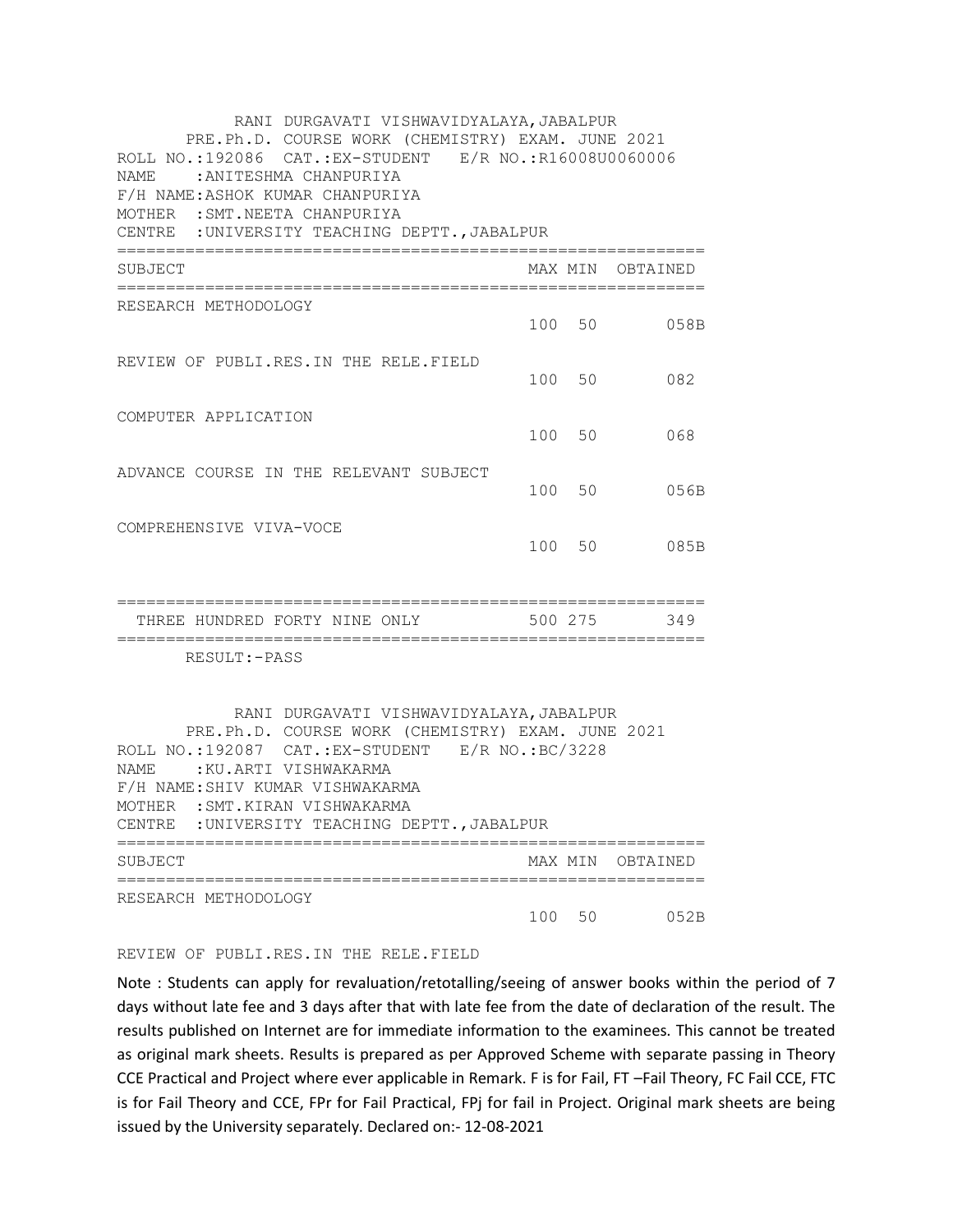|                                                                                                                                                                                                                                                                                        |     | 100 50  | 055B             |
|----------------------------------------------------------------------------------------------------------------------------------------------------------------------------------------------------------------------------------------------------------------------------------------|-----|---------|------------------|
| COMPUTER APPLICATION                                                                                                                                                                                                                                                                   |     | 100 50  | 063              |
| ADVANCE COURSE IN THE RELEVANT SUBJECT                                                                                                                                                                                                                                                 |     | 100 50  | 047F             |
| COMPREHENSIVE VIVA-VOCE                                                                                                                                                                                                                                                                |     | 100 50  | 075B             |
| :==============<br>TWO HUNDRED NINETY TWO ONLY                                                                                                                                                                                                                                         |     | 500 275 | 292              |
| RESULT: - FAIL                                                                                                                                                                                                                                                                         |     |         |                  |
| PRE.Ph.D. COURSE WORK (CHEMISTRY) EXAM. JUNE 2021<br>ROLL NO.: 192088 CAT.: EX-STUDENT E/R NO.: BM/0044<br>NAME<br>:KU.ANITA GAJBHIYE<br>F/H NAME: TILAK CHAND GAJBHIYE<br>MOTHER : SMT. URMILA GAJBHIYE<br>CENTRE : UNIVERSITY TEACHING DEPTT., JABALPUR<br>:=============<br>SUBJECT |     |         | MAX MIN OBTAINED |
|                                                                                                                                                                                                                                                                                        |     |         |                  |
| RESEARCH METHODOLOGY                                                                                                                                                                                                                                                                   |     |         | 100 50 054       |
| REVIEW OF PUBLI.RES.IN THE RELE.FIELD                                                                                                                                                                                                                                                  |     | 100 50  | 055B             |
| COMPUTER APPLICATION                                                                                                                                                                                                                                                                   |     | 100 50  | 054B             |
| ADVANCE COURSE IN THE RELEVANT SUBJECT                                                                                                                                                                                                                                                 | 100 | 50      | 052              |
|                                                                                                                                                                                                                                                                                        |     |         |                  |
| COMPREHENSIVE VIVA-VOCE                                                                                                                                                                                                                                                                | 100 | 50      | 065B             |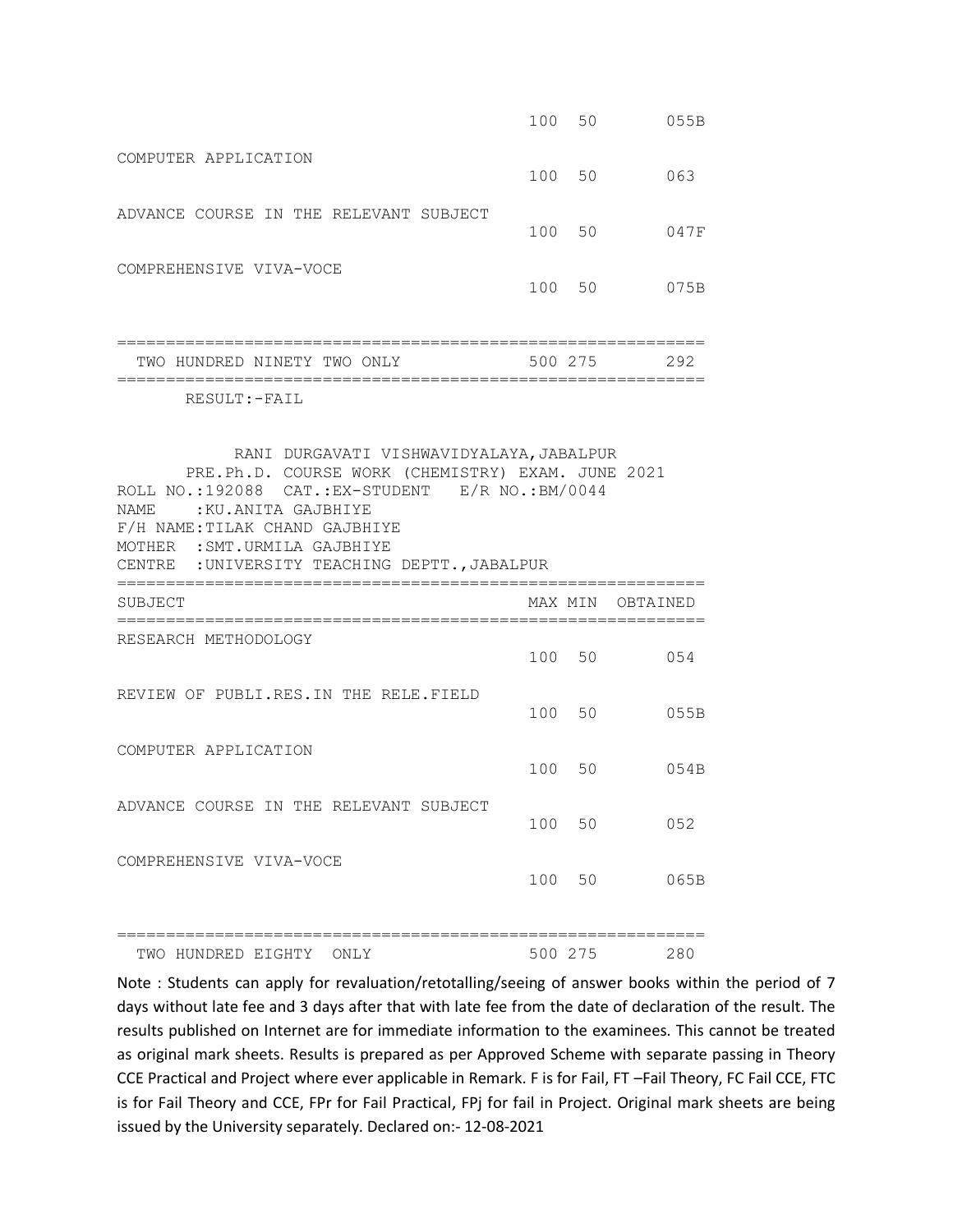| RESULT: - PASS                                                                                                                                                                                                                                                                                                                         |        |        |                  |
|----------------------------------------------------------------------------------------------------------------------------------------------------------------------------------------------------------------------------------------------------------------------------------------------------------------------------------------|--------|--------|------------------|
| RANI DURGAVATI VISHWAVIDYALAYA, JABALPUR<br>PRE.Ph.D. COURSE WORK (CHEMISTRY) EXAM. JUNE 2021<br>ROLL NO.:192089 CAT.:EX-STUDENT E/R NO.:BM/0045<br>NAME: ANIL KUSHWAHA<br>F/H NAME: JAGDISH KUSHWAHA<br>MOTHER : SMT.LEELA BAI KUSHWAHA<br>CENTRE : UNIVERSITY TEACHING DEPTT., JABALPUR                                              |        |        |                  |
| SUBJECT                                                                                                                                                                                                                                                                                                                                |        |        | MAX MIN OBTAINED |
| ;============================<br>RESEARCH METHODOLOGY                                                                                                                                                                                                                                                                                  |        |        | 100 50 073B      |
| REVIEW OF PUBLI.RES.IN THE RELE.FIELD                                                                                                                                                                                                                                                                                                  |        | 100 50 | 080              |
| COMPUTER APPLICATION                                                                                                                                                                                                                                                                                                                   | 100 50 |        | 058B             |
| ADVANCE COURSE IN THE RELEVANT SUBJECT                                                                                                                                                                                                                                                                                                 | 100 50 |        | 049G             |
| COMPREHENSIVE VIVA-VOCE                                                                                                                                                                                                                                                                                                                |        | 100 50 | 080B             |
| THREE HUNDRED FORTY ONLY                                                                                                                                                                                                                                                                                                               |        |        | 500 275<br>340   |
| RESULT:-PASS<br>REMARK: - PASS BY GRACE<br>RANI DURGAVATI VISHWAVIDYALAYA, JABALPUR<br>PRE.Ph.D. COURSE WORK (CHEMISTRY) EXAM. JUNE 2021<br>ROLL NO.:192090 CAT.:EX-STUDENT E/R NO.:BM/0044<br>NAME : ASHISH MAHERE<br>F/H NAME: DHANRAJ PRASAD MAHERE<br>MOTHER : SMT. RAMETI MAHERE<br>CENTRE : UNIVERSITY TEACHING DEPTT., JABALPUR |        |        |                  |
| SUBJECT                                                                                                                                                                                                                                                                                                                                |        |        | MAX MIN OBTAINED |

============================================================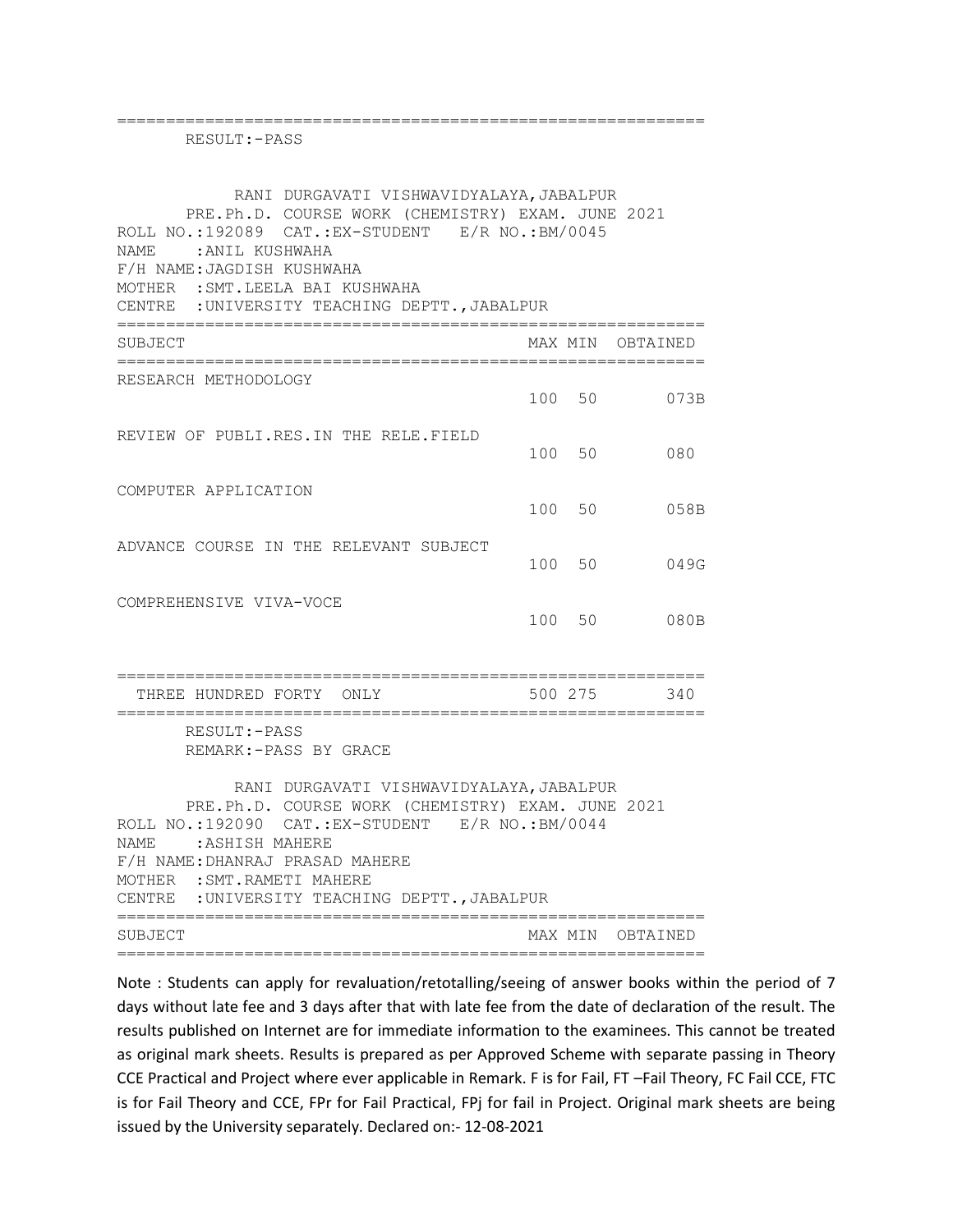| RESEARCH METHODOLOGY                   | 100 50 |    | 055  |
|----------------------------------------|--------|----|------|
| REVIEW OF PUBLI.RES.IN THE RELE.FIELD  | 100 50 |    | 075  |
| COMPUTER APPLICATION                   | 100 50 |    | 050  |
| ADVANCE COURSE IN THE RELEVANT SUBJECT | 100 50 |    | 040F |
| COMPREHENSIVE VIVA-VOCE                | 100    | 50 | 070B |

| TWO HUNDRED NINETY ONLY |  | 500 275 | 290 |
|-------------------------|--|---------|-----|
|                         |  |         |     |

RESULT:-FAIL

| RANI DURGAVATI VISHWAVIDYALAYA, JABALPUR<br>PRE.Ph.D. COURSE WORK (CHEMISTRY) EXAM. JUNE 2021<br>ROLL NO.:192091 CAT.:EX-STUDENT E/R NO.:BM/0053<br>NAME : DESHRAJ SINGH THAKUR<br>F/H NAME: BHAGWAN SINGH THAKUR<br>MOTHER : SMT. MAYA BAI THAKUR<br>CENTRE : UNIVERSITY TEACHING DEPTT., JABALPUR |         |                |
|-----------------------------------------------------------------------------------------------------------------------------------------------------------------------------------------------------------------------------------------------------------------------------------------------------|---------|----------------|
| SUBJECT                                                                                                                                                                                                                                                                                             | MAX MIN | OBTAINED       |
| RESEARCH METHODOLOGY                                                                                                                                                                                                                                                                                | 100 50  | 051            |
| REVIEW OF PUBLI.RES.IN THE RELE.FIELD                                                                                                                                                                                                                                                               | 100 50  | 065B           |
| COMPUTER APPLICATION                                                                                                                                                                                                                                                                                | 100 50  | 057            |
| ADVANCE COURSE IN THE RELEVANT SUBJECT                                                                                                                                                                                                                                                              | 100 50  | 040日           |
| COMPREHENSIVE VIVA-VOCE                                                                                                                                                                                                                                                                             |         | 100 50<br>065B |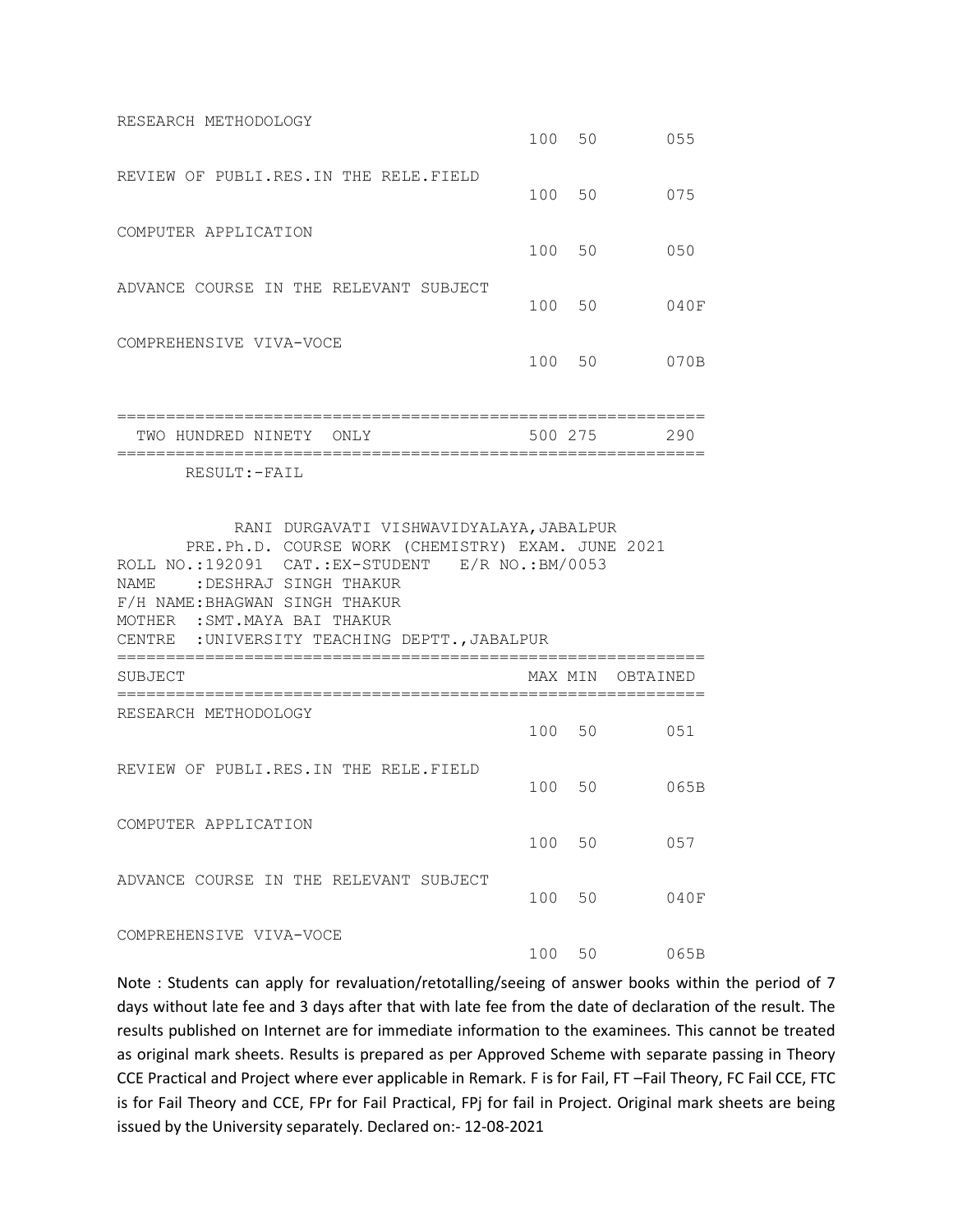| TWO HUNDRED SEVENTY EIGHT ONLY                                                                                                                                                                                                                                                                                                             |     | 500 275 | 278      |
|--------------------------------------------------------------------------------------------------------------------------------------------------------------------------------------------------------------------------------------------------------------------------------------------------------------------------------------------|-----|---------|----------|
| RESULT: - FAIL                                                                                                                                                                                                                                                                                                                             |     |         |          |
| RANI DURGAVATI VISHWAVIDYALAYA, JABALPUR<br>PRE.Ph.D. COURSE WORK (CHEMISTRY) EXAM. JUNE 2021<br>ROLL NO.: 192092 CAT.: EX-STUDENT E/R NO.: BE/4683<br>NAME<br>:KU.DEEPIKA DUBEY<br>F/H NAME: PARMESHWAR DUBEY<br>MOTHER : SMT. MADHAVI DUBEY<br>CENTRE : UNIVERSITY TEACHING DEPTT., JABALPUR<br>============<br>======================== |     |         |          |
| SUBJECT<br>===============================                                                                                                                                                                                                                                                                                                 |     | MAX MIN | OBTAINED |
| RESEARCH METHODOLOGY                                                                                                                                                                                                                                                                                                                       |     | 100 50  | 072B     |
| REVIEW OF PUBLI.RES.IN THE RELE.FIELD                                                                                                                                                                                                                                                                                                      |     | 100 50  | 077      |
| COMPUTER APPLICATION                                                                                                                                                                                                                                                                                                                       |     | 100 50  | 058B     |
| ADVANCE COURSE IN THE RELEVANT SUBJECT                                                                                                                                                                                                                                                                                                     |     | 100 50  | 056B     |
| COMPREHENSIVE VIVA-VOCE                                                                                                                                                                                                                                                                                                                    | 100 | 50      | 082B     |
| ========================<br>THREE HUNDRED FORTY FIVE ONLY                                                                                                                                                                                                                                                                                  |     | 500 275 | 345      |
| RESULT: - PASS                                                                                                                                                                                                                                                                                                                             |     |         |          |
| RANI DURGAVATI VISHWAVIDYALAYA, JABALPUR                                                                                                                                                                                                                                                                                                   |     |         |          |

 PRE.Ph.D. COURSE WORK (CHEMISTRY) EXAM. JUNE 2021 ROLL NO.:192093 CAT.:EX-STUDENT E/R NO.:AZ/6621 NAME :KU.JAYA UPADHYAY F/H NAME:RAVI SHANKER UPADHYAY MOTHER :SMT.MAYA UPADHYAY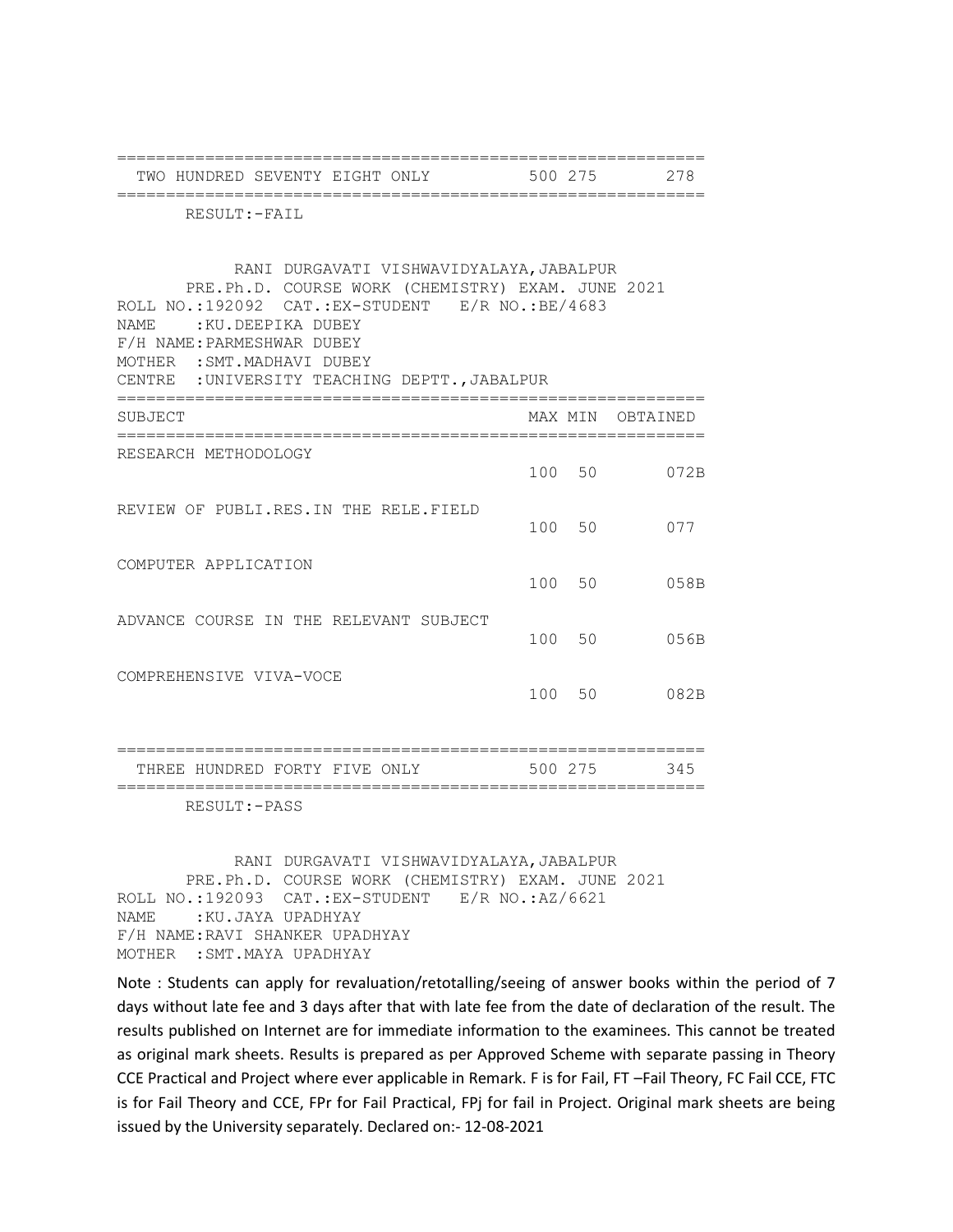| SUBJECT                                                                                                                                                                                                                                                                                                  |     | MAX MIN | OBTAINED         |
|----------------------------------------------------------------------------------------------------------------------------------------------------------------------------------------------------------------------------------------------------------------------------------------------------------|-----|---------|------------------|
| RESEARCH METHODOLOGY                                                                                                                                                                                                                                                                                     |     | 100 50  | 063              |
| REVIEW OF PUBLI.RES.IN THE RELE.FIELD                                                                                                                                                                                                                                                                    |     | 100 50  | 070B             |
| COMPUTER APPLICATION                                                                                                                                                                                                                                                                                     |     | 100 50  | 067              |
| ADVANCE COURSE IN THE RELEVANT SUBJECT                                                                                                                                                                                                                                                                   |     | 100 50  | 041F             |
| COMPREHENSIVE VIVA-VOCE                                                                                                                                                                                                                                                                                  |     | 100 50  | 084B             |
| THREE HUNDRED TWENTY FIVE ONLY<br>RESULT:-FAIL                                                                                                                                                                                                                                                           |     | 500 275 | 325              |
| RANI DURGAVATI VISHWAVIDYALAYA, JABALPUR<br>PRE.Ph.D. COURSE WORK (CHEMISTRY) EXAM. JUNE 2021<br>ROLL NO.:192094 CAT.:EX-STUDENT E/R NO.:BM/0051<br>: SMT. KHUSHBOO MANKER LOKHANDE<br>NAME<br>F/H NAME: YOGESH LOKHANDE<br>MOTHER : SMT. SAVITA MANKER<br>CENTRE : UNIVERSITY TEACHING DEPTT., JABALPUR |     |         |                  |
| SUBJECT                                                                                                                                                                                                                                                                                                  |     |         | MAX MIN OBTAINED |
| RESEARCH METHODOLOGY                                                                                                                                                                                                                                                                                     | 100 | 50      | 064B             |
| REVIEW OF PUBLI.RES. IN THE RELE.FIELD                                                                                                                                                                                                                                                                   |     |         |                  |

CENTRE :UNIVERSITY TEACHING DEPTT.,JABALPUR

## ADVANCE COURSE IN THE RELEVANT SUBJECT

COMPUTER APPLICATION

Note : Students can apply for revaluation/retotalling/seeing of answer books within the period of 7 days without late fee and 3 days after that with late fee from the date of declaration of the result. The results published on Internet are for immediate information to the examinees. This cannot be treated as original mark sheets. Results is prepared as per Approved Scheme with separate passing in Theory CCE Practical and Project where ever applicable in Remark. F is for Fail, FT –Fail Theory, FC Fail CCE, FTC is for Fail Theory and CCE, FPr for Fail Practical, FPj for fail in Project. Original mark sheets are being issued by the University separately. Declared on:- 12-08-2021

100 50 055B

100 50 071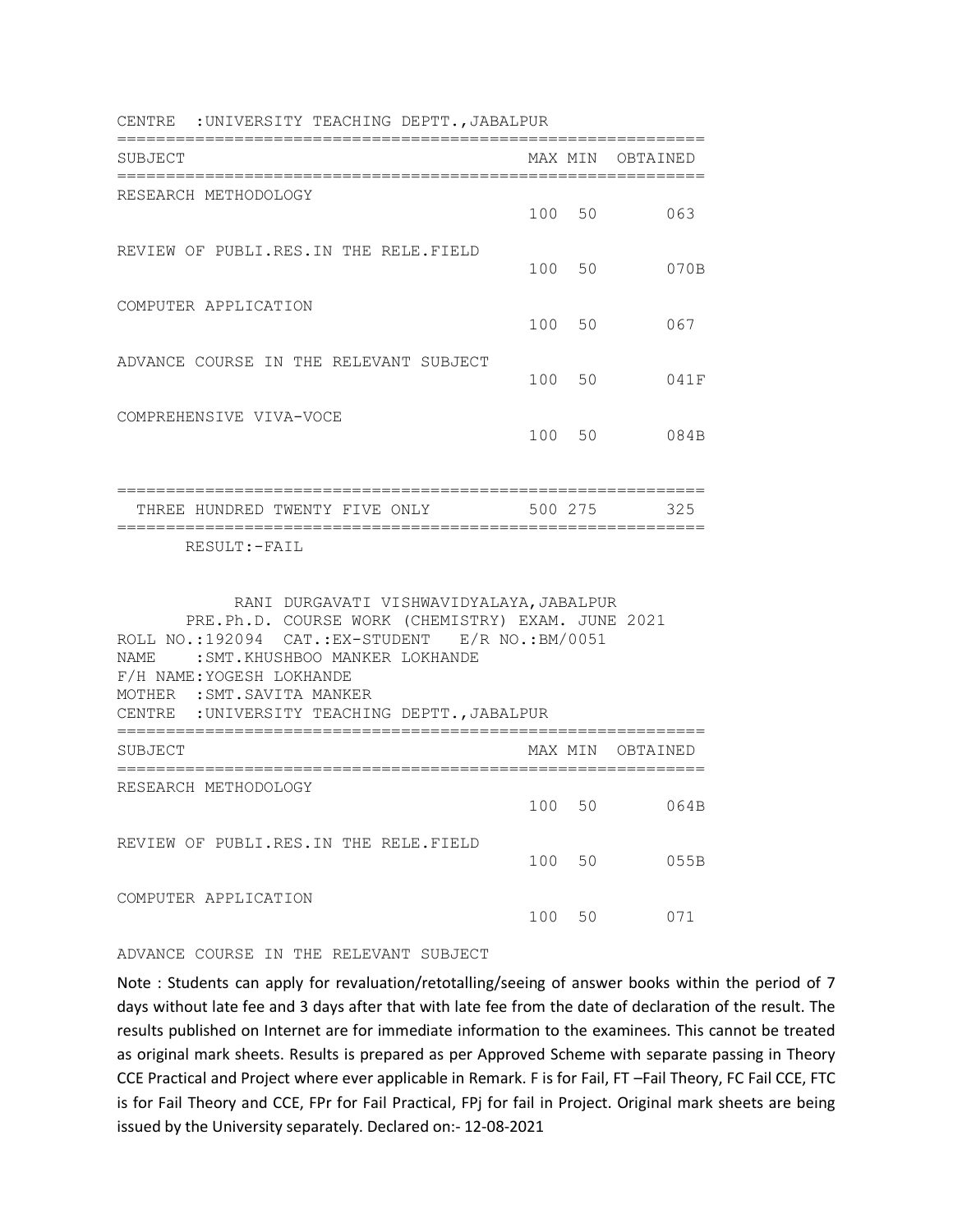|                                                                                                                                                                                                                                                                                         |     | 100 50  | 040F     |
|-----------------------------------------------------------------------------------------------------------------------------------------------------------------------------------------------------------------------------------------------------------------------------------------|-----|---------|----------|
| COMPREHENSIVE VIVA-VOCE                                                                                                                                                                                                                                                                 |     | 100 50  | 065B     |
| TWO HUNDRED NINETY FIVE ONLY                                                                                                                                                                                                                                                            |     | 500 275 | 295      |
| RESULT:-FAIL                                                                                                                                                                                                                                                                            |     |         | ======== |
| RANI DURGAVATI VISHWAVIDYALAYA, JABALPUR<br>PRE.Ph.D. COURSE WORK (CHEMISTRY) EXAM. JUNE 2021<br>ROLL NO.:192095 CAT.:EX-STUDENT E/R NO.:BC/4132<br>NAME: NILESH KUMAR TAILY<br>F/H NAME: JAGDISH PRASAD<br>MOTHER : SMT. BHAWANI DEVI<br>CENTRE : UNIVERSITY TEACHING DEPTT., JABALPUR |     |         |          |
| SUBJECT                                                                                                                                                                                                                                                                                 |     | MAX MIN | OBTAINED |
| ============================<br>RESEARCH METHODOLOGY                                                                                                                                                                                                                                    |     | 100 50  | 050B     |
| REVIEW OF PUBLI.RES. IN THE RELE.FIELD                                                                                                                                                                                                                                                  | 100 | 50      | 060B     |
| COMPUTER APPLICATION                                                                                                                                                                                                                                                                    |     | 100 50  | 064      |
| ADVANCE COURSE IN THE RELEVANT SUBJECT                                                                                                                                                                                                                                                  |     | 100 50  | 0.54     |
| COMPREHENSIVE VIVA-VOCE                                                                                                                                                                                                                                                                 |     | 100 50  | 081B     |
| THREE HUNDRED NINE ONLY                                                                                                                                                                                                                                                                 |     | 500 275 | 309      |

RESULT:-PASS

RANI DURGAVATI VISHWAVIDYALAYA, JABALPUR PRE.Ph.D. COURSE WORK (CHEMISTRY) EXAM. JUNE 2021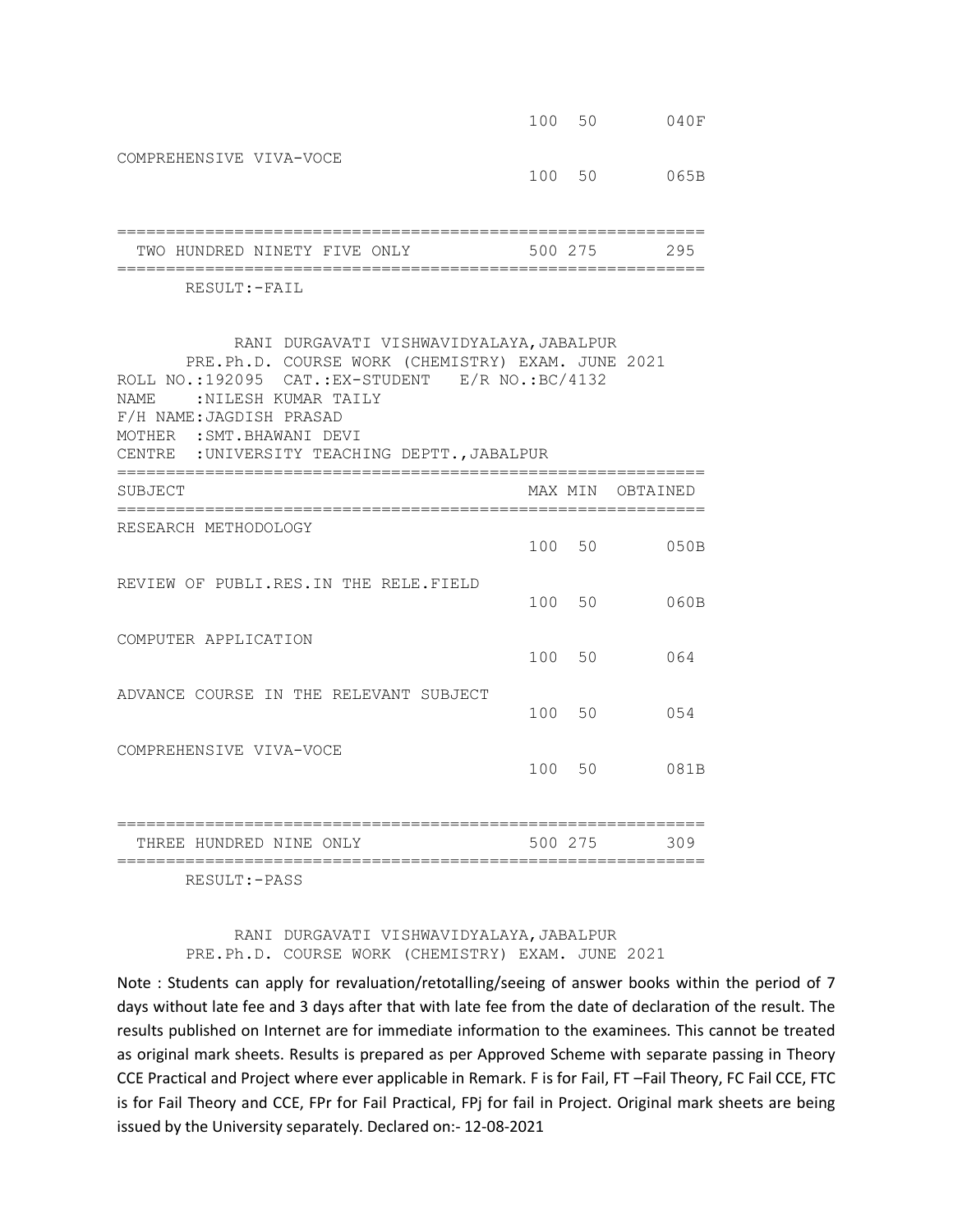| ROLL NO.:192096 CAT.:EX-STUDENT E/R NO.:BM/0054<br>NAME: : KU.SUMAN UPADHYAY<br>F/H NAME: VISHNU DATT UPADHYAY<br>MOTHER : SMT. PREMA UPADHYAY<br>CENTRE : UNIVERSITY TEACHING DEPTT., JABALPUR<br>============                                                                            |         |         |                  |
|--------------------------------------------------------------------------------------------------------------------------------------------------------------------------------------------------------------------------------------------------------------------------------------------|---------|---------|------------------|
| SUBJECT                                                                                                                                                                                                                                                                                    |         |         | MAX MIN OBTAINED |
| RESEARCH METHODOLOGY                                                                                                                                                                                                                                                                       |         | 100 50  | 052B             |
| REVIEW OF PUBLI.RES.IN THE RELE.FIELD                                                                                                                                                                                                                                                      |         | 100 50  | 081              |
| COMPUTER APPLICATION                                                                                                                                                                                                                                                                       |         | 100 50  | 059              |
| ADVANCE COURSE IN THE RELEVANT SUBJECT                                                                                                                                                                                                                                                     |         | 100 50  | 040F             |
| COMPREHENSIVE VIVA-VOCE                                                                                                                                                                                                                                                                    |         | 100 50  | 079B             |
| THREE HUNDRED ELEVEN ONLY                                                                                                                                                                                                                                                                  | 500 275 |         | 311              |
| RESULT:-FAIL                                                                                                                                                                                                                                                                               |         |         |                  |
| RANI DURGAVATI VISHWAVIDYALAYA, JABALPUR<br>PRE.Ph.D. COURSE WORK (CHEMISTRY) EXAM. JUNE 2021<br>ROLL NO.: 192097 CAT.: EX-STUDENT E/R NO.: BM/0052<br>NAME: : KU.SHAKUN UIKEY<br>F/H NAME: PRAHLAD UIKEY<br>MOTHER : SMT. BASU BAI UIKEY<br>CENTRE : UNIVERSITY TEACHING DEPTT., JABALPUR |         |         |                  |
| SUBJECT                                                                                                                                                                                                                                                                                    |         | MAX MIN | OBTAINED         |
| RESEARCH METHODOLOGY                                                                                                                                                                                                                                                                       | 100     | 50      | 050              |
| REVIEW OF PUBLI.RES.IN THE RELE.FIELD                                                                                                                                                                                                                                                      | 100     | 50      | 078              |